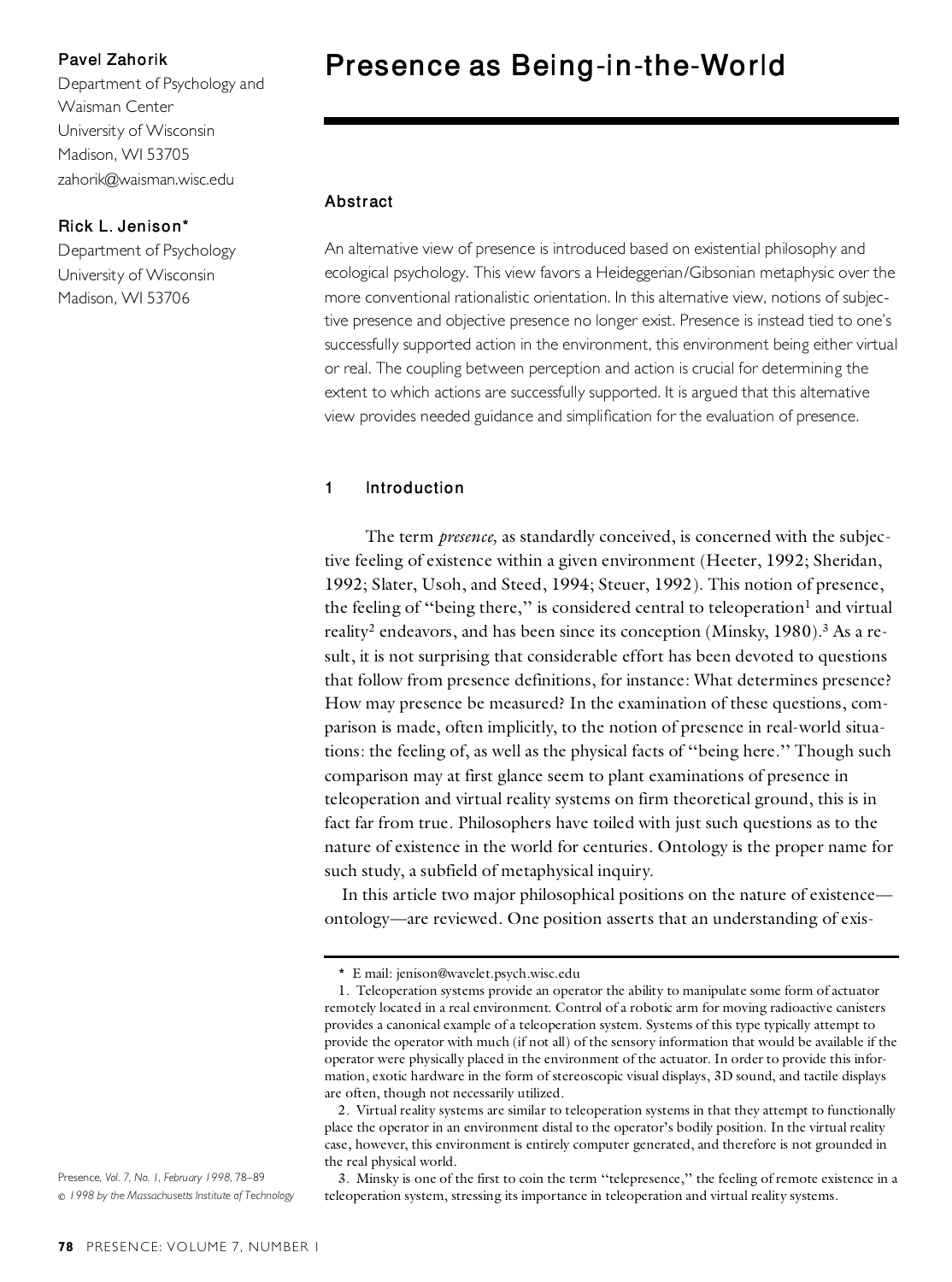tence rests on an understanding of the relationship between psychological and physical domains. This position is referred to as the rationalistic tradition. It is the meta physical view underlying the vast majority of current theorizing in such varied fields as perceptual psychology and artificial intelligence. We contend that this view also underlies current virtual reality and teleoperator system theory. An alternative position holds that existence is tied to our normal, everyday physical interaction with the physical environment. Both the philosopher Martin Heidegger and the psychologist J. J. Gibson are propo nents of this latter position.

Elucidation of these ontological views has much to offer the study of presence. Indeed, ontological views underwrite what presence is defined to be, what the determinants of presence are, and how presence may be measured. We argue that a shift in ontological view, from the rationalistic tradition to a Heideggerian/Gibsonian view, offers a simplified framework from which to ad dress questions of this nature. Since a similar call for metaphysical reorientation has recently taken place in the artificial intelligence field (Dreyfus, 1991; Winograd and Flores, 1986), allusion to it will be made through out this work.

We will begin with a description of the rationalist position, including mention of rationalism in the cognitive sciences. It will then be argued that, just as with much of the cognitive sciences, virtual reality and teleoperation research rests on a rationalistic orientation. Description of a position alternative to rationalism is provided by exposition of the views of both Heidegger and Gibson. Finally, implications of this alternative position for pres ence in virtual reality and teleoperator systems are discussed by way of conclusion.

### **2 Rationalistic Tradition**

Rationalism has enjoyed a rich history, with traceable origins to Descartes, Spinoza, and Leibniz. Most generally, rationalism is a theory of knowledge acquisition. It holds that knowledge is obtained on the basis of reason, or rationality. This is classically opposed to the stance that knowledge is acquired through experience:

the empiricist stance. It is not the aim to rehearse the rationalist/empiricist debate here, but rather to provide a sufficient characterization of the rationalistic position so as to be able to spot the implicit rationalism in current presence research.

Winograd and Flores (1986) characterize the rationalistic approach by examining the methodological machin ery typically employed by the rationalist when attempting to solve a problem. They assert that three general steps are involved in this method (Winograd and Flores, 1986, p. 15):

- 1. Characterize the situation in terms of identifiable objects with well-defined properties.
- 2. Find general rules that apply to situations in terms of those objects and properties.
- 3. Apply the rules logically to the situation of concern, drawing conclusions about what should be done.

If issues pertaining to precisely how it is that situations may be represented as objects with properties, and how it is that general rules applying to situations may be found, are abated for the time being, the rationalistic approach seems to make sense. Simply set up a frame work for problem solution in which one may apply a formal system of logic to arrive at a conclusion. Indeed, the scientific method follows essentially this form (Wi nograd and Flores, 1986). This is perhaps why the ratio nalistic tradition has been so ingrained in the minds and practices of much of the scientific community.

This general rationalistic framework has been widely adapted to the domains of cognitive and perceptual psychology. In such endeavors, the first representational step in the process is further refined in the following way: The type of representation formed to characterize the situation is some form of internal mental representation. Therefore, this step in the process becomes a crucial one, in that it is here that the realm of the physical objects is transduced to the mental, subjective, realm. To be sure, these mental representations are not mere copies of the external objects to which they refer, but are rather symbolic descriptions of those objects. The rest of the process follows similarly to the general rationalistic framework: Find rules that apply to the representations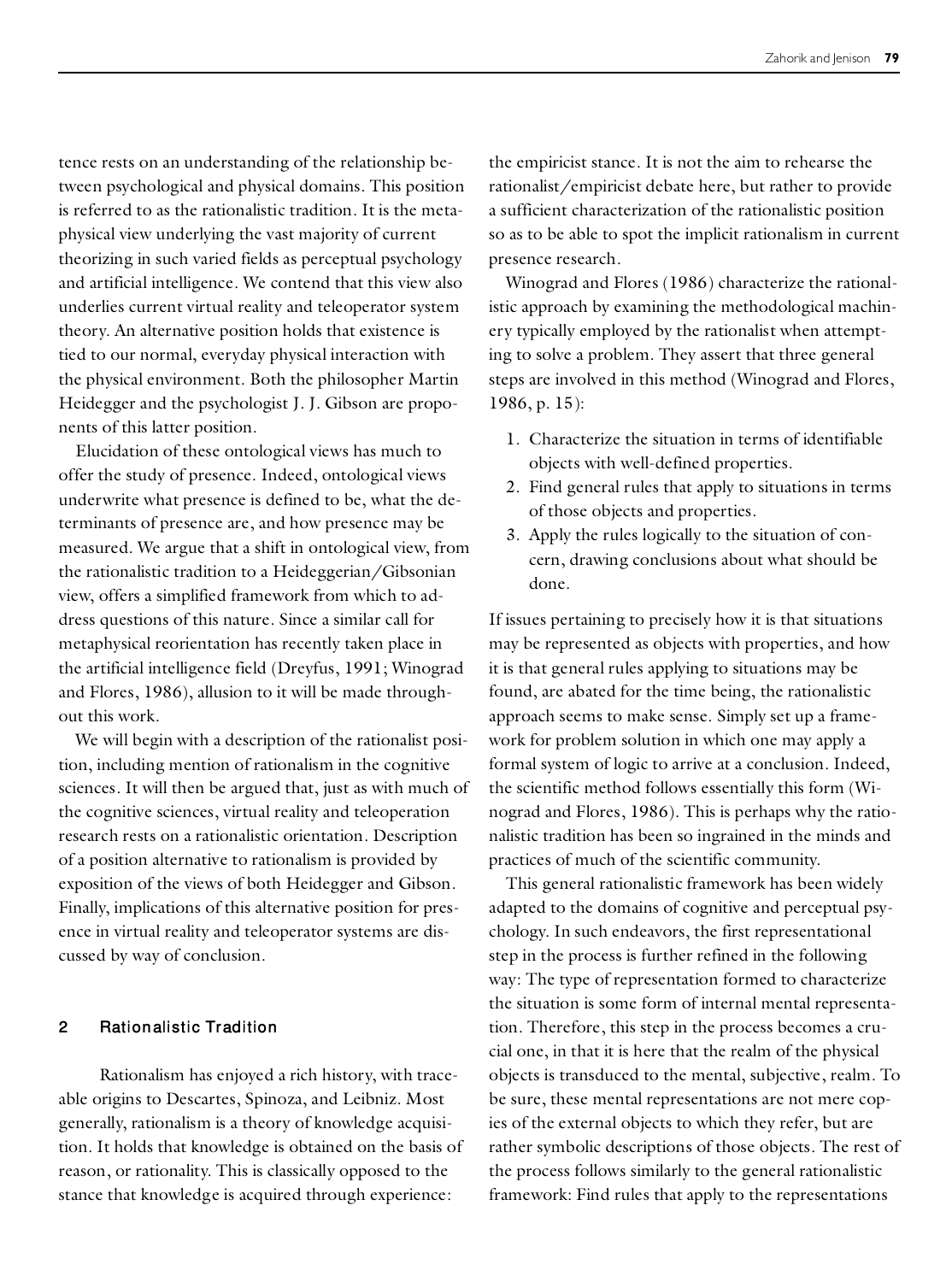of the situation, and then apply these rules logically to arrive at a conclusion. This framework underwrites the information processing approach to perception and cog nition, an approach that currently secures the position of dominant paradigm in these respective fields.

The information processing approach generally considers the digital computer as a metaphor for the process of cognition as well as of perception, inasmuch as it is a process of intelligent problem solving. In such a meta phor, the ''program'' is taken to be analogous to mental function (via algorithmic symbol manipulation), and the ''hardware'' is the physical computational engine in which the program(s) is implemented; the brain in this case. ''The task of the psychologist trying to understand human cognition is analogous to that of a man trying to discover how a computer has been programmed.'' (Neisser, 1967, p. 6). Artificial intelligence is concerned with the inverse problem, that is, given implementation of a certain program, on nonbiological hardware, to what extent is human cognition replicated? Hubert Dreyfus (Dreyfus, 1992) has offered, now classic, criticism against artificial intelligence of this type (intelli gence via rule-based symbol manipulation). He argued that, in addition to the unjustified belief that the mind functions like a digital computer (the ''psychological assumption''), and that programs implemented on this ''computer'' are capable of formalizing human thoughts and feelings (the ''epistemological assumption''), the artificial intelligence project assumes that the data about the human environment, data utilized in cognition, consists of discrete and explicit bits that can be algorithmically processed (the ''ontological assumption''). To the extent that this brand of artificial intelligence is the in verse of cognitive psychology's information processing approach, these criticisms dually apply. For the purposes of this investigation, the third criticism is most relevant.

In addition to Dreyfus's ontological criticism, it has been claimed that a form of residual dualism is present in rationalistic approaches to artificial intelligence and cog nitive psychology (Searle, 1984). Such dualism stems from the strict separation of mental (nonphysical) and physical domains. The mental domain is considered to be the purely subjective world of an individual's thoughts and feelings (or a computer's programs and

symbols), whereas the physical domain is the objective world of physical reality. Winograd and Flores (1986, pp. 30–31) put it best when they outline the ''taken-for granted'' assumptions integral to this rationalistic view:

- 1. We are inhabitants of a 'real world' made up of objects bearing properties. Our actions take place in that world.
- 2. There are 'objective facts' about that world that do not depend on the interpretation (or even the presence) of any person.
- 3. Perception is a process by which facts about the world are (sometimes inaccurately) registered in our thoughts and feelings.
- 4. Thoughts and intentions about action can some how cause physical (hence real-world) motion in our bodies.

It is further claimed by many cognitive and perceptual psychologists (unknowingly rationalist) that perception is a representational process (Marr, 1982; Rock, 1983). Given this claim, it may be noted that Dreyfus's ontological criticism applies, then, to this third assumption: asserting that it is not possible for representations to fully characterize the human environment.

The incommensurability of mental and physical do mains is a source of problems for the rationalistic view. This view must constantly be concerned with the relationship between the two domains: What are the causal relations between the two? To what extent are the two similar? How may the mental domain be submitted to measurement? Perceptual veridicality serves as an example of these issues. On the rationalistic view, perceptions are veridical if states of affairs in the real, physical world match (in some sense) the perceiver's phenom enal, mental world. Since the perceiver's phenomenal world is, presumably, a representation of the physical world, the nature of this representation must be exposed in order to determine veridicality. This exposition causes an arguably intractable problem: It can never be deter mined with certainty that methods utilized in probing representations accurately recover the perceiver's phe nomenal state. That is, it simply is not possible to know whether a subject's reports of represented phenomenal states are true to the representations themselves.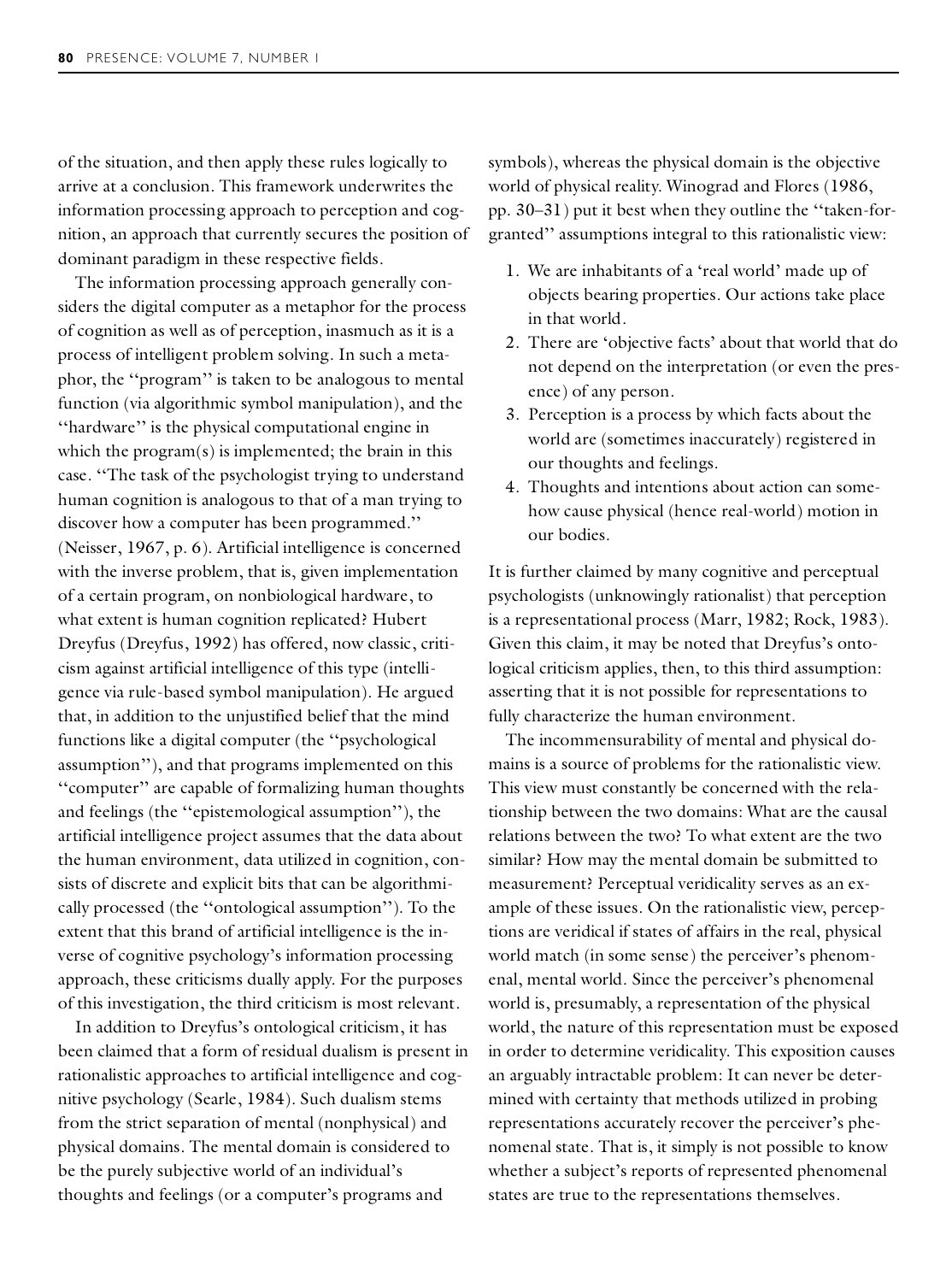In summary, the rationalistic orientation subscribes to a form of dualism in which mental and physical domains are separated. This may be referred to as a distinction between subject and object. Further, understanding the relationship between mental and physical domains is of paramount importance to the rationalistic view. Representations are conceived of as doing the work of getting the outside inside, or transducing the physical to the mental.

Finding these rationalistic tenets particularly unpro ductive, certain artificial intelligence researchers have discarded the rationalistic orientation in favor of a Heideggerian view (Agre, 1988; Winograd and Flores, 1986), a move thought to hold great promise for rejuve nating the degenerate (rationalist) artificial intelligence research program. It is contended that a similarly lucrative path may be followed for presence research. The rationalistic threads within current presence research must first be exposed, however. This is the topic of the next section.

### **3 Presence and Rationalistic Tradition**

Current research on presence in virtual reality and teleoperator systems subscribes, in one way or another, to the rationalistic orientation. To bolster this assertion, four examples of rationalistic predispositions in these research programs will be examined: first, examples of the subject/object distinction, followed by the representational stance, views on environmental formalization, and finally thoughts about the term *virtual reality.*

The term *presence* has been criticized as being ill-defined (Gilkey and Weisenberger, 1995; Held & Durlach, 1992; Sheridan, 1992). One of the principal reasons for this criticism has been the problems surrounding the measurement of presence. In general, two types of measurements have been proposed: subjective measures and objective measures. Subjective measures probe a person's feeling of presence in a given environment; such measures are often collected via a rating scale type of report. Objective measures, conversely, are concerned with observable (hence physical) performance in some form of task. It has been widely recommended—as well

as implemented (Hendrix and Barfield, 1996a,b)—that proper presence measures incorporate both subjective and objective measures (Held and Durlach, 1992; Sheri dan, 1992, 1996). Such recommendation seems to im ply the possibility of differing or conflicting results between subjective and objective measures. That such conflict is even considered points to a clearly rationalistic orientation, specifically that of a subject/object distinction.

In addition to this subjective/objective measure distinction, a number of works have explicitly posited the existence (and primacy) of mental representations, a further rationalist mainstay. Sheridan (1992) argues that subjective measures of presence are required to gain knowledge about a person's mental contents, just as is true in research examining mental models. Therefore, it appears that, just as with mental modeling, representations of an environment and its objects are assumed to exist, and the way to gain knowledge about such representations is through subjective measures. Slater, Usoh, and Steed (1994) are even more explicit about this assumption: "These (factors contributing to presence) concern how the perception generated by the IVE (im mersive virtual environment) are mediated through the mental models and representation systems that structure participants' subjective experiences.'' Loomis (1992) refers to representations similarly: ''The perceptual world created by our senses and nervous system is so functional a representation of the physical world that most people live out their lives without ever suspecting that contact with the physical world is mediate.'' Hence, it is clear that common consensus holds a strict distinction between mental and physical worlds, and further, it is representations that bridge the gap between these two worlds.

This view on representations is closely related to the issue of virtual environment formalization. In order to construct a virtual environment, a description of the en vironment to be constructed is required. Current instantiations of virtual reality systems provide environmental description in the language of geometry and kinematics, such description having atomistic, determinate, param eters (such as position or intensity or torque) as its primitives. For virtual environments described in this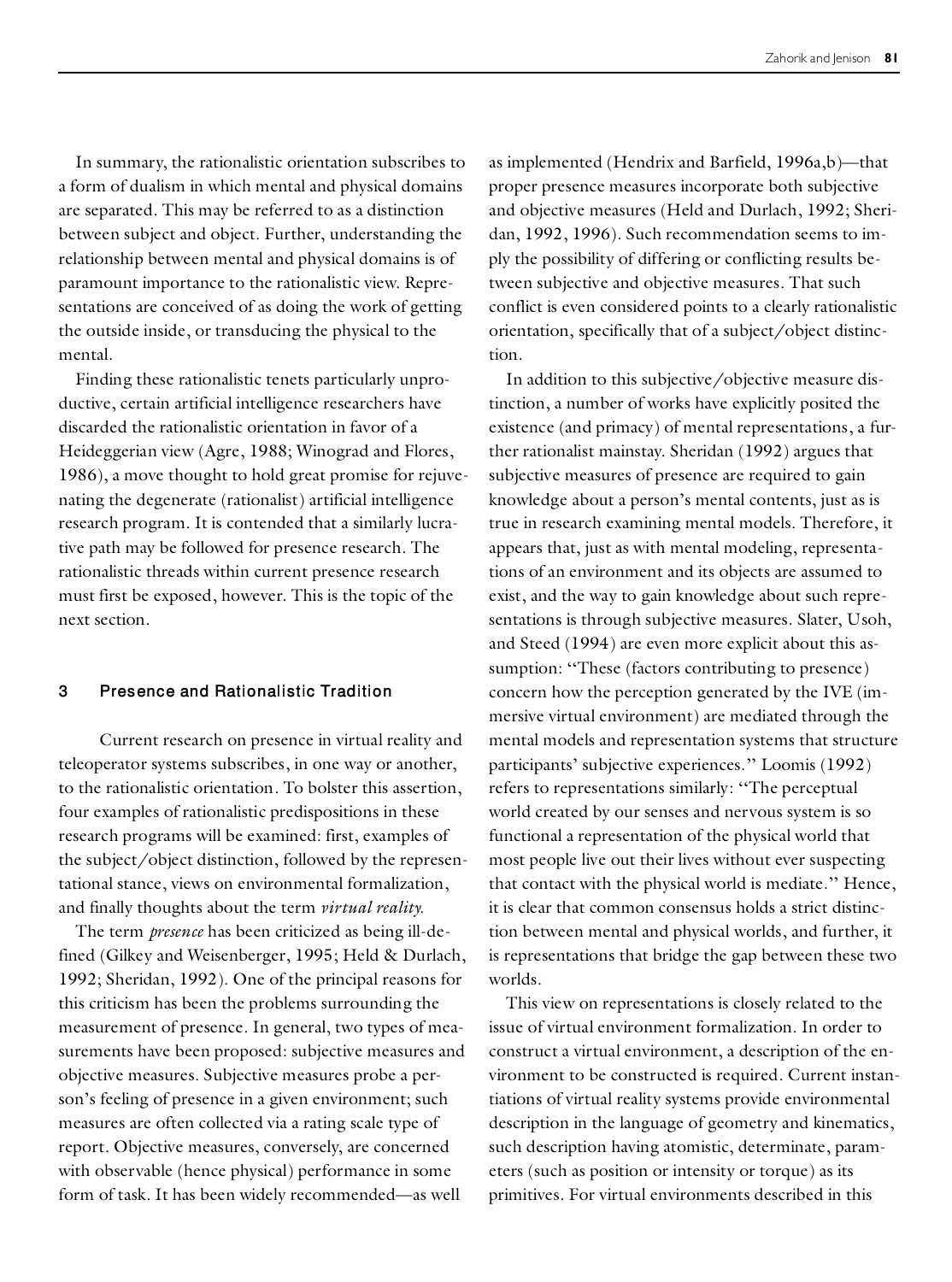fashion, presence is conceived as being contingent upon transfer of a sufficient amount of information so as to properly specify the geometry and kinematics of the particular environment being modeled to the user (Hendrix and Barfield, 1996a,b). Just as artificial intelligence research (rationalist) has been criticized for assuming that it is possible to specify all relevant environmental infor mation atomistically (Dreyfus's ''ontological assumption'' criticism), so may current virutal reality research be similarly criticized. Such an assumption is rooted in rationalistic tradition.

Finally, it is contended that the term *virtual reality* serves as an additional clue to an underlying rationalistic orientation. The existence of a virtual reality seems to tacitly assume that the existence of ''real reality'' is unimpeachable—a rationalist assumption. This is far from true. In fact, solipsism (the view that the physical world does not truly exist, all that exists are subjective, mental worlds) has never been successfully disproven.

At this point, the rationalistic underpinnings of pres ence research should be clear, as it has been shown that much of this research utilizes rationalistic tools: distinctions between subject and object, recourse to mental representations, and atomistic formalization. Taken to gether, subscription to subject/object distinction and mental representation creates problems for presence examination. Researchers are forced to continually relate subjective feelings of presence to objective facts of pres ence,<sup>4</sup> both through theory and measurement. Further, appeal to representations as the relational engine gains nothing, arguably, since such representations are not subject to independent confirmation. The atomistic for malization of relevant environmental properties is additionally problematic. We now turn to an examination of a metaphysical view alternative to rationalism, that of Heidegger's phenomenal existentialism and Gibson's perceptual theory. This view will be seen to avoid many

4. The meaning of *objective* presence here is twofold. In real environments, objective presence is simply the physical fact of one's corporeal existence. In virtual and teleoperator environments, objective pres ence is taken to be the ability of the operator to effect change in that environment, change that is confirmable, independent of the operator (Schloerb, 1995).

of the issues problematic to the rationalistic tradition, casting presence in a new metaphysical light.

### **4 H eidegger**

Martin Heidegger, a mid-twentieth century Ger man philosopher, was principally concerned with the question of what it means *to be.* This ontological question, he argued, had been fundamentally downplayed since the time of Plato. Indeed, Heidegger found himself at odds with Descartes' standard conception of a human being as a *res cogitans*—a thinking thing. On this view, there is nothing more immediate and self-evident then our own mental contents. The very act of probing these mental contents—thinking—guarantees our existence. *Cogito ergo sum* (I think, therefore I am), claimed Descartes. Heidegger was unsatisfied with this account, claiming that though it may prove human existence (al beit in an incorrect fashion, he contended), it certainly said nothing about the nature of human existence—what it means to be human. Heidegger's method for examining existence questions of this nature was formed around an approach to interpreting ancient texts known as her meneutics. Such an approach contends that meaning is contingent upon interpretation, and interpretation is never entirely detached and analytic, but is always to some extend biased by factors such as the interpreter's beliefs, language, and practices. Likewise, Heidegger felt it was not possible to adopt a detached, analytic view point for examination of what it means to be, since such an examination takes place in the context of certain physical, social, and historical states of affairs.

A capsule view of Heidegger's work will be provided by the examination of two Heideggerian concepts: the concept of ''throwness,'' and the concept of ''readinessto-hand.''

### **4.1 ''Throw ness''**

One example of Heidegger's take on the nature of existence concerns the way in which we interpret the environment or situation we are in. He claims that we are ''thrown'' into situations in which we must continu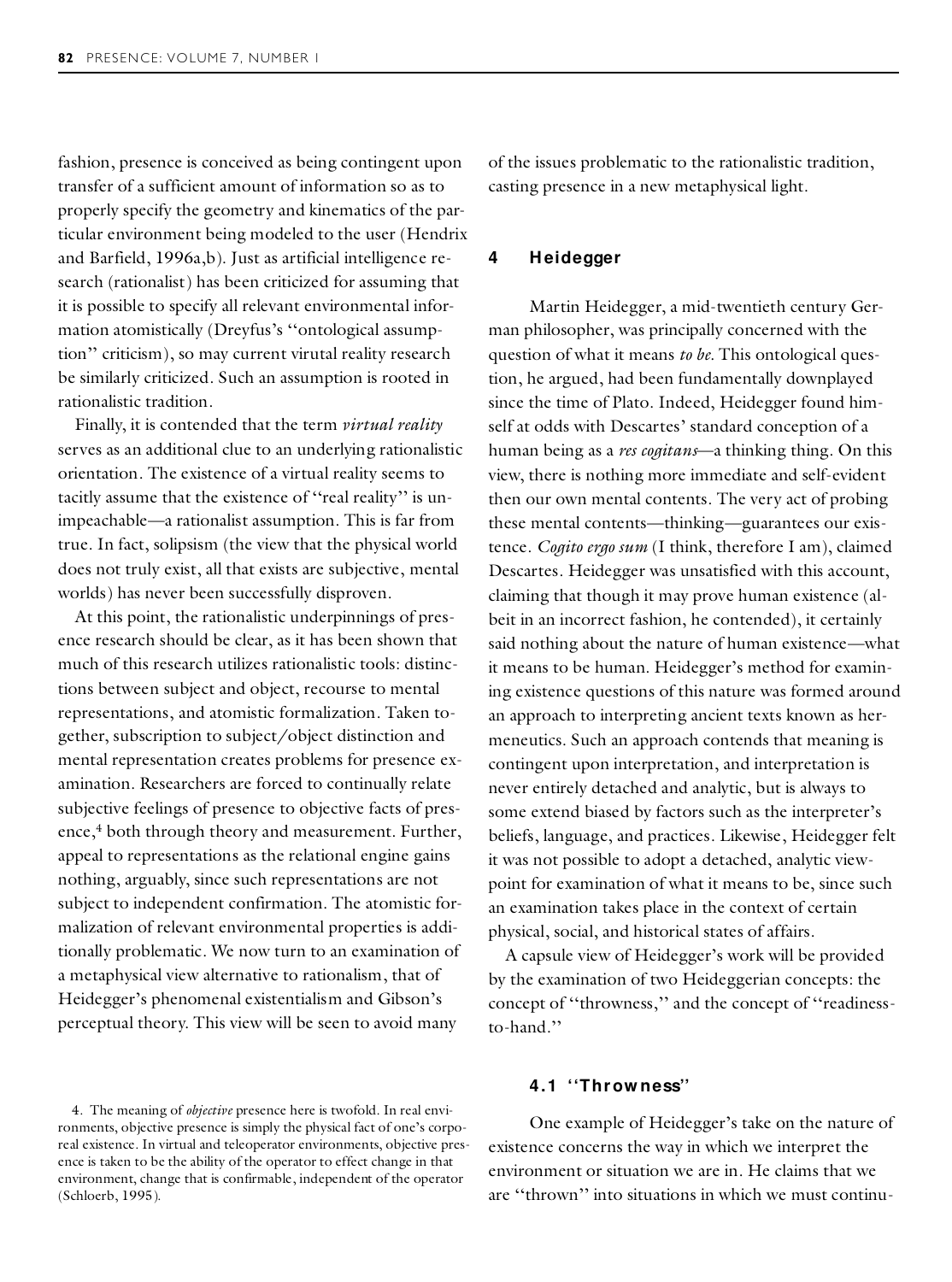ally act and continually interpret. In order to provide insight into this condition of ''throwness,'' consider the following situation (adapted 5 from Winograd and Flores, 1986): You are a jazz musician playing in a small improvisational group, a quartet, say. You are the undis puted leader in the group. While others may be featured from time to time, you are the one that generally controls the flow of the music. A number of points describe your situation.

- 1. Action is unavoidable. As the music progresses, you are continually playing, either as the featured player or, occasionally, as part of the backup. Playing is action. Even ifyou are not playing, during a brief respite after a long solo, you are still in action, since your not playing and leading the group at that time also has consequences for the group's playing.
- 2. Detached reflection about action is impossible. It is not possible to simply stop and analyze your actions during the course of playing. Actions must take place immediately in order to respond to the group's playing. After the song is over, you may of course think to yourself that you should have played a series of notes differently, taken a faster tempo, and so on.
- 3. Action effects are unpredictable. Even if it were possible to step back from the situation and analyze potential outcomes of your actions, the effects of these actions cannot be predicted. If you sud denly change the nature of your playing, perhaps you change rhythm or key, the rest of the group may conceivably be inspired by this innovation and play with renewed vigor. It is also conceivable that the group may dislike your changes, losing their playing energy. You must simply, as Winograd and Flores (1986) state, "go with the flow."
- 4. Stable representation of the situation is impossible. There is no musical score, no written notes. You are all simply improvising. After the song ends, you

may be able to represent the situation: this solo did this, followed by that solo doing that, and so on. During the song, however, such an analysis is im possible, since you do not have a complete picture of the situation.

5. Representation is interpretation. Even though it is possible to form a representation of the situation after the fact, after the song is over, this representation is still a relativistic interpretation. After a really good set, you might want to attempt to write down some of the music for future reference. Your transcription of the music is surely influenced by your current experiences and mood state. If an other member of the group, less enamored of the set then you, were to also write down the music, his score would undoubtedly be different from yours. Each of you has the potential to interpret the song differently.

Just as you (the jazz musician) are ''thrown'' into the situation of the jazz performance, Heidegger contends that we all exist in the world in this type of ''thrown'' state. We are all continually acting and therefore not able (under normal circumstances) to represent the situation at hand in a detached analytic fashion. This type of "thrown" existence, Heidegger feels, more accurately describes the fundamental nature of human existence. This nature of existence he terms our ''being-in-the world.''

# **4 .2 ''Readiness-t o-hand'' and ''Br eak -dow n''**

Just as Heidegger proposed a special way of existence within a situation or environment, that of ''throw ness,'' he contends that interaction with objects follows a similar path. He argues that when one is engaged in purposeful, or *concernful* action (to use the translation of Heidegger's term), stable representations of objects as tools or equipment do not exist.

Equipment can genuinely show itself only in dealings cut to its own measure (hammering with a hammer, for example); but in such dealings an entity of this kind is not grasped thematically as an occurring

<sup>5.</sup> Winograd and Flores (1986) consider the example of a corporate-style meeting, in which you (the reader) are the leader. We prefer this jazz musician example, since it stresses the importance of the dy namic and continuous nature of the participant/environment interaction.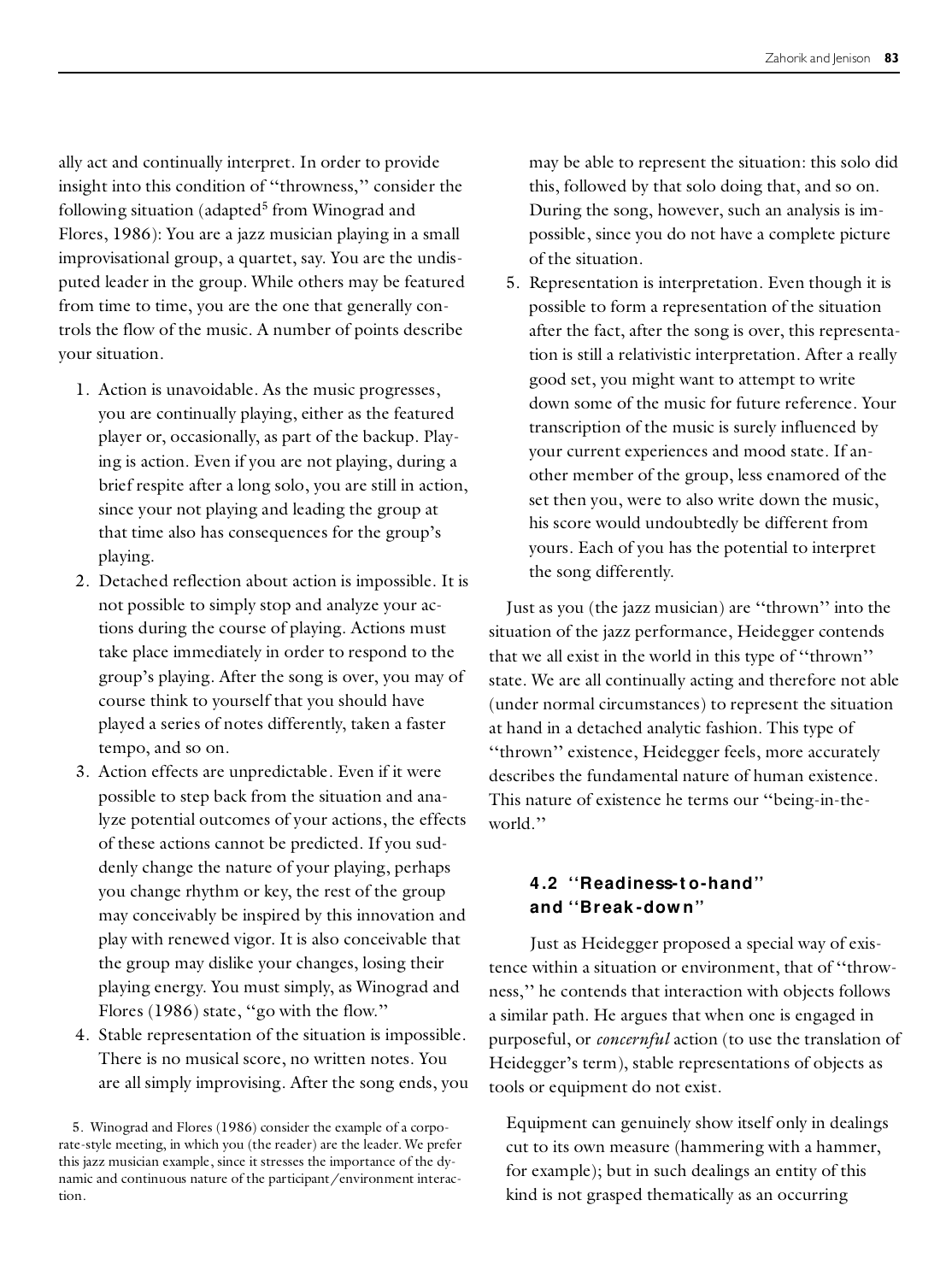Thing, nor is the equipment-structure known as such even in the using. (Heidegger, 1962, p. 98)

Instead, objects are conceived of according to their usefulness in whatever task is currently being performed. This type of usefulness Heidegger terms ''readiness-to hand," hence characterizing the way equipment exists relative to the user. Further, when engaged in this task, the tools themselves become transparent to the user.

That with which our every-day dealings proximally dwell is not the tools themselves. On the contrary, that with which we concern ourselves primarily is the work—that which is to be produced at the time. (Heidegger, 1962, p. 99)

Therefore, if the example of hammering is considered, as Heidegger does, the concernful action of hammering precludes the user from possessing a stable representation of the equipment utilized in the action, thereby ren dering the equipment transparent to the user. The ham mer itself, then, under these conditions of normal action is ''ready-to-hand.''

Certain extraordinary conditions do exist where the user may come to possess representations of equipment (objects), however. The equipment then ceases to be ''ready-to-hand'' and becomes ''present-at-hand,'' that is nontransparent to the user. These are situations in which ''break-down'' has occurred, claims Heidegger. In the example of hammering, it is only in situations where the hammer slips or breaks or misses its target that the properties the hammer possesses, other than those normally utilized for the concernful action of hammering, are revealed—become ''present-at-hand.'' Similarity exists between the conditions of ''throwness'' and ''ready-to-hand'' equipment. In both cases action precludes stable representation—representation of environ mental properties, in the former case, and object properties, in the latter. Conversely, both situations of detached analysis and ''break-down'' do allow for representation possibility (of situations and objects, respectively). Such situations are clearly considered to be secondary to the primary, everyday modes of ''throwness'' and ''ready-to hand" equipment.

It is these concepts of ''throwness'' and ''ready-to-

hand'' equipment that certain Heideggerian artificial intelligence researchers have found particularly useful (Agre, 1988; Winograd, 1995; Winograd and Flores, 1986). Instead of researchers building an artificial intelli gence system in which properties of objects are construed as sets of atomistic, determinate features (the rationalist procedure), things in the world are instead incorporated into the system, or formalized <sup>6</sup> according to their potentials for action/interaction with the system itself, their ''readiness-to-hand.'' A basketball is not represented by the features *round, orange,* and *rubber,* but instead is viewed for its *throwability,* its *rollability,* or its *bouncability* by the system. The system's ''thrown'' relationship with the environment is similarly conceived. Full-featured representations of the environment are never available to the system when it exists in an infor mationally rich, dynamic environment. Partial functional relationships are all that is available.

### **4.3 H eidegger Summar y**

Heidegger's examination of what it means to be may be viewed as a fundamental reorientation from the rationalist position on existence. Where the rationalist chooses to make strict separation between subjectivity and objectivity, subject and object, mental and physical, Heidegger claims that such separation does not adequately describe our nature of existence in the world. This ''being-in-the-world'' is our primary and everyday mode of existence. In this mode we do not have stable mental representations of objects or our environmental relationship. Such representations are not impossible, however, as in the cases of detached contemplation or ''breakdown,'' but are not to be viewed as primary modes of existence. Dreyfus puts the relationship of these modes in perspective:

We should try and impress on ourselves what a huge amount of our lives—dressing, working, getting

<sup>6.</sup> Heidegger himself feels that formalization attempts are ''hopelessly misguided'' (Dreyfus, 1991). Heideggerian artificial intelligence researchers do not share this view. They instead argue for types of for malization based on Heidegger's ontology. This view may therefore be considered a middle ground between strict Heideggerian and rationalist views on formalization.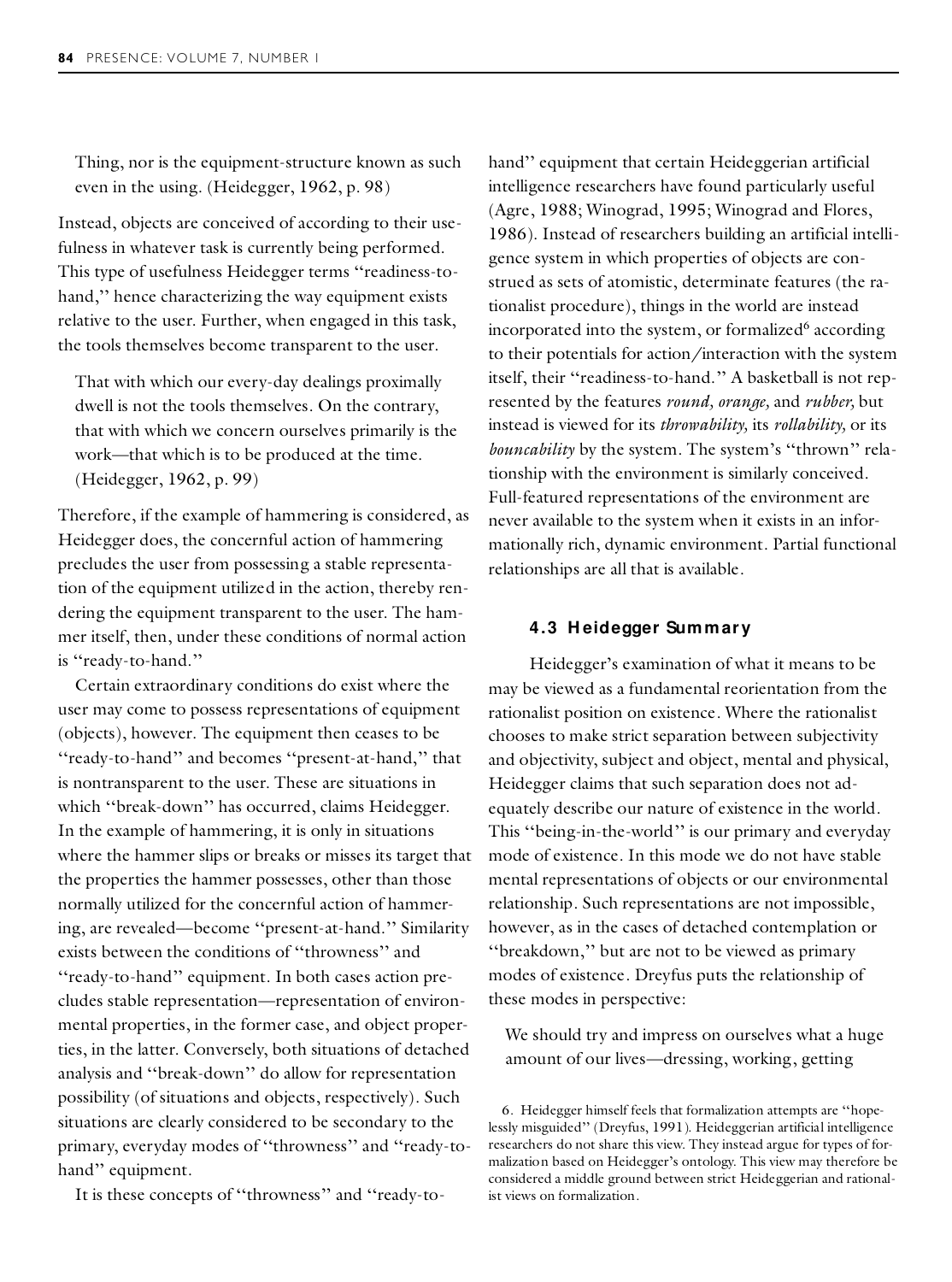around, talking, eating, etc.—is spent in this state (the ''thrown,'' non-analytic state), and what a small part is spent in the deliberate, effortful, subject/object mode, which is, of course, the mode we tend to notice, and which has therefore been studied in detail by philosophers. (Dreyfus, 1991, p. 67)

Being, then, in this Heideggerian sense, is defined in terms of action within a worldly context. Existence is action and action is existence.

How might presence be construed on this Heideggerian view? It appears that presence, as a feeling of existence within an environment, is only relevant in this latter nonprimary mode of existence. Reporting a feeling is reporting that which is mentally represented. In order to report mentally represented things, one must step back from the primary mode of existence. But stepping back removes one from exactly the existence mode of interest, the primary mode of existence, that of concernful action.<sup>7</sup> It is therefore crucially important, in this view, that the potential for concernful action be provided in virtual reality and teleoperation systems<sup>8</sup> in order for presence to result.

### **5 Gibson**

Even though Heidegger's metaphysical views may seem obscure, especially in the light of most modern theories of cognitive and perceptual psychology, they are in fact not. The perceptual theory of J. J. Gibson shares a great deal with the Heideggerian orientation. The relationship is so great that it has recently been argued that

8. Heidegger is often wrongly construed as being opposed to mod ern technology. It is therefore not improper to apply Heideggerian concepts to an area that depends crucially on technology. Both Heim (1993) and Coyne (1994) point out that the technology used in virtual reality and teleoperation systems may in fact be viewed as an en abling device for uncovering truth about the nature of our existence, our presence. Such an enabling function vindicates the use of technol ogy in Heidegger's eyes (Heidegger, 1977). The analogous point has been made by Winograd (1995) in the artificial intelligence domain.

Heidegger's explicitly stated ontology may in fact be used to fill in certain ontological gaps in Gibson's perceptual theory (Kadar and Effken, 1994). Briefly, Gibson's perceptual theory (Gibson, 1979) <sup>9</sup> holds that perception is a direct process of picking up information from an informationally rich environment. Information is not to be confused with proximal stimulation, but rather to be viewed as properties of the environment that uniquely specify that environment. Hence, the environment is both the object of perception, and the source of perceptual information. Gibson's unique insight rests with the notion that the perceiving organism and the environment are intimately related—namely, that the environment has provided conditions commensurate with the organism's evolution. As a result, perception for the organism is the pickup of information that supports action, and ultimately evolution. Gibson terms this action-supportive information an *affordance.* Therefore, it is the affordances the environment provides the organism that are the proper objects of perception, these objects being directly perceived (that is, apprehended with out intervening mental representation).

It is contended that Gibson's theory shares similarity to the Heideggerian view both in its ontological stance and its position on mental representations. Examination of this perceptual theory will be shown to provide additional and useful insight into the characterization of presence.

### **5.1 Gibsonian Ontology**

For Gibson, the nature of existence of an organism is always considered in relationship to its environment. Actions of the organism have consequences for the environment, and the nature of the environment has conse quences for the organism. Hence, Gibson's ontology is that of a reciprocity between perceiver and environment (Lombardo, 1987). This notion is fundamentally the same as Heidegger's notion of the relationship between

<sup>7.</sup> By way of anecdotal support, Schloerb (1995) agrees with this notion of the possibility of stable existence representation only while one is not engaged in concernful action. ''For example, *if you stop and think about it* (emphasis added) you will (no doubt) perceive that you are physically present in some environment.'' (Schloerb, 1995, p. 65).

<sup>9.</sup> Gibson's final 1979 book is chosen as the exemplar of his theory. Ontogenesis of this theory is clearly seen in earlier works (Gibson, 1950, 1966), however.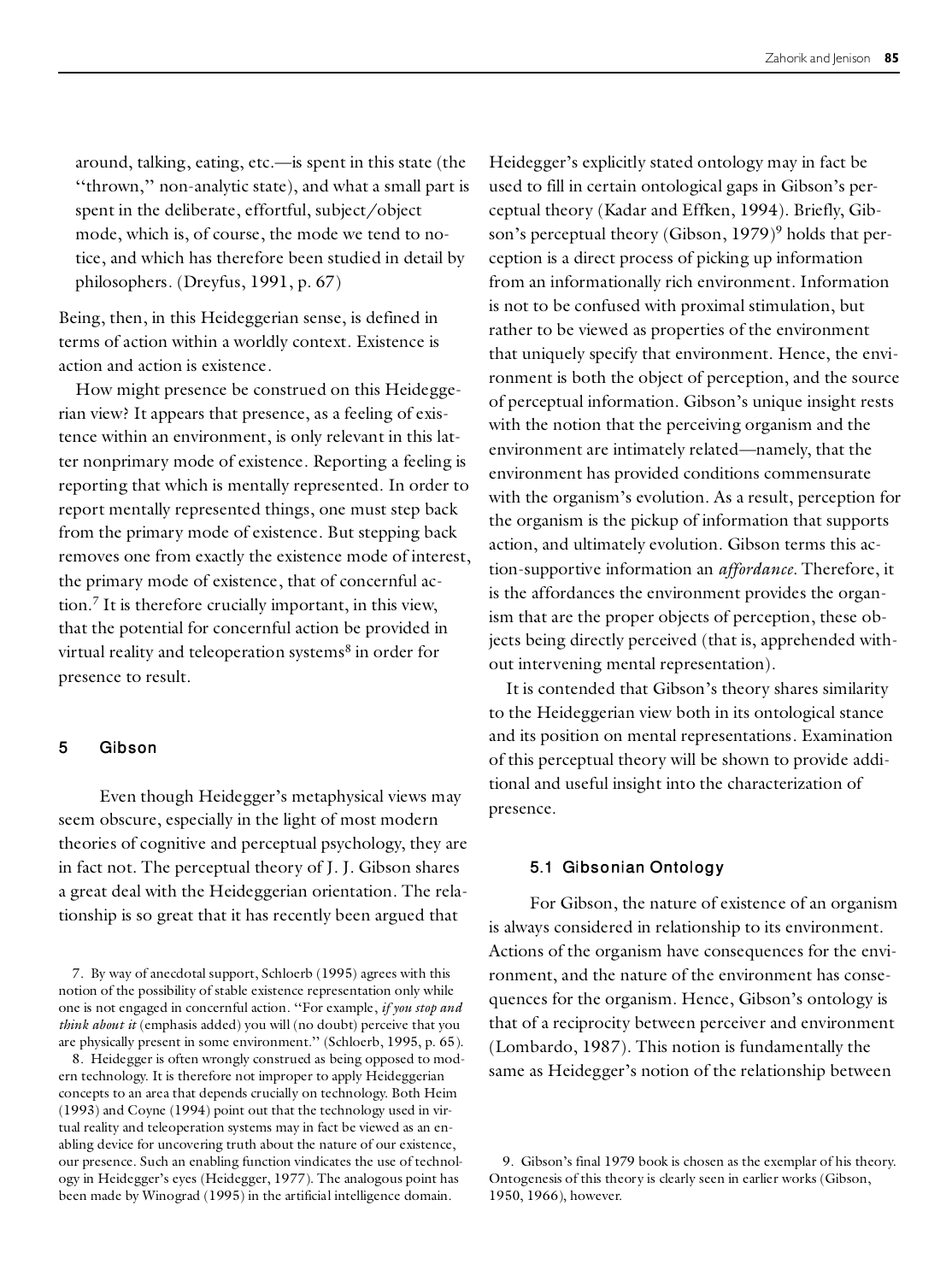interpreter and interpreted. Both Gibson and Heidegger strictly reject the rationalistic notion of separation of subject from object.

As a result of this ontology, Gibson proposes a revised view of perceptual veridicality. On the rationalist view, perceptions (that which makes up an internal phenomenal world) are veridical if they match the states of affairs in the real objective world. Gibson instead proposes that perceptions are veridical to the extent that they support successful action in the environment (Gibson, 1979). This view may be considered similar to Heidegger's "throwness," since one can never step back and determine veridicality as viewed in the former sense. Therefore, both Gibson and Heidegger move the locus of veridicality determination from the mental states of the perceiver to the environment where action may take place: Ecology replaces phenomenology. Mace (1977) eloquently states this redirection as the following directive: ''Ask not what's inside your head, but what your head's inside of.''

Stemming from this view of veridicality and ontological position, Gibson also posits an alternative view of the objects of perception. Whereas the rationalist holds that the process of perception produces mental representations of a given environmental object's properties, Gibson claims that the objects of perception are to be un derstood in terms of possible action relationships with the perceiver, or affordances. For example, a hammer in the environment is perceived as affording the action of hammering, not as a collection of properties such as size, color, or mass. This notion of affordances, then, appears strikingly similar to Heidegger's notion of the relationship between users and ''ready-to-hand'' equipment.

### **5.2 Gibson and Representations**

Following from his ontological stance, Gibson contends that mental representations are superfluous. What better representation of the environment exists than the environment itself? Resulting from the reciprocal nature of perceiver and environment, information is always available to the perceiver that uniquely specifies

the natural environment.<sup>10</sup> Some of the strongest criticism directed to Gibson has centered on his view of representations. Fodor and Pylyshyn (1981), in their critique of Gibsonian perceptual theory, provide a useful distinction between two types of properties of perceptual objects: projectable properties and nonprojectable prop erties. Projectable properties are fully determined by the physical properties of stimulation (e.g., spatial layout or motions). Nonprojectable properties are necessarily un derdetermined by physical stimulation (e.g., *shoeness, mailbox-ness,* or edibility), requiring additional top down, cognitive information as supplement. It is clear, then, that a representational framework is required for the perception of nonprojectables, since integration of bottom-up and top-down types of information is re quired. Fodor and Pylyshyn (1981), therefore, contend that Gibson's theory cannot account for the perception of nonprojectables, as it does not posit a representational framework. Epstein (1993) points out, however, that one way of reading Gibson's ultimate work (Gibson, 1979) is as an argument for mass reallocation of nonprojectables to projectables, hence circumventing the problem of nonprojectable perception.

Similarities of this Gibsonian take on representations to Heidegger's view are clearly evident. Both views greatly downplay the necessity of representations, since forms of dualism are not appealed to. Whereas Gibson moves to entirely discount representation, Heidegger merely holds that normal, everyday perception is representation-free.<sup>11</sup>

### **5.3 Gibson Summary**

Gibson's theory represents a radical reformation of perceptual theory. Counter to standard theories based

<sup>10.</sup> This is, of course, not necessarily true in environments where stimulation is impoverished. Gibson strongly criticized mainstream perceptual research (largely rationalist) for conducting experiments under conditions of impoverished and unnatural stimulation. Such experiments, he contended, divulge little about the way perceptual systems behave in the real world, an environment rich in stimulation.

<sup>11.</sup> Epstein (1993) argues in favor of a position more commensurate with Heidegger's, claiming that the representational framework is only utilized under certain specific cases requiring analytic modes of perception.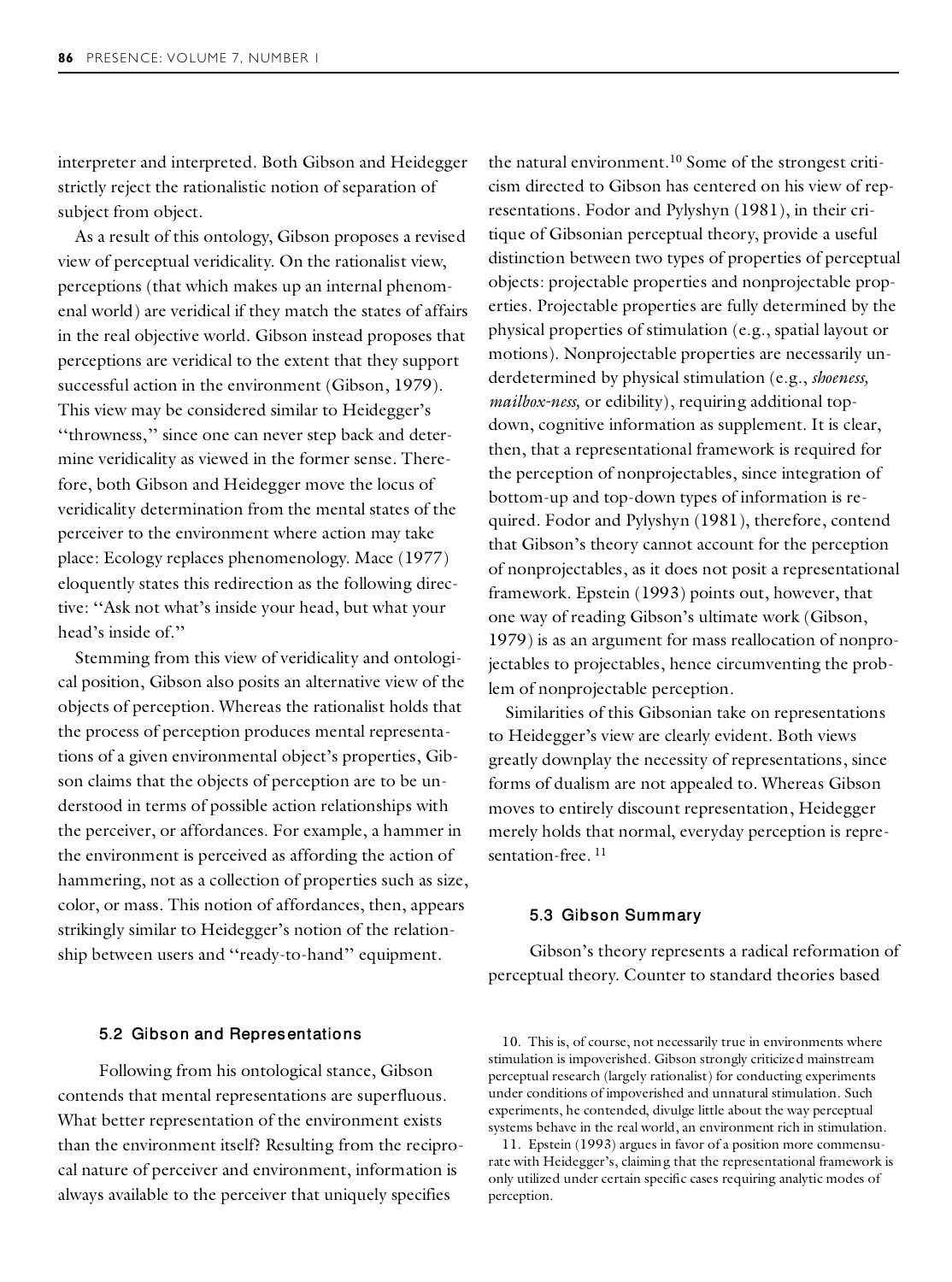on the rationalistic approach, Gibson's theory does away with the separation of phenomenal and physical do mains, and hence the need for mental representation postulation. Where standard theories profess phenom enology as perception's product, Gibson asserts a functional relationship between perceiver and environment, environment and perceiver. Hence, Gibson's environ ment is not the same as the rationalist's physical world, since an ecological relation exists between perceiver and environment. The environment is what it is owing to the existence and actions of perceivers. Perceivers are what they are owing to the support of action by the environ ment. Gibson's view, then, on the relationship between environment and perceiver is aligned with that of Heidegger. Further, Gibson's notion of affordances is also similar to Heidegger's views on equipment–user interactions.

How do Gibsonian views contribute to a modified view of presence? First, existence surely is a projectable property, since it must be fully determined by physical stimulation. (This is, of course, not to say that this stimulation is necessarily related to the physical environ ment, as in the case of a virtual environment.) If existence is a projectable property, than self-existence should also be a projectable property, it seems. Therefore the perception of self-existence is completely determined by physical stimulation.<sup>12</sup> To the extent that successful action is supported, perceptions of self-existence are veridical. (This idea is similar to Heidegger's notion of ''throwness.'') If we consider that there exists at least one action of the self that is successfully supported in a given environment, then perception of self-existence must be veridical. Hence, presence is tied to action in the environment.

# **6 Conclusion: Presence and the Heideggerian/Gibsonian Tradition**

An unexpectedly simple working definition of presence has therefore been arrived at: *Presence is tanta mount to successfully supported action in the environment.* The environment may be either virtual or real, as well as local or remote in relation to the operator. This form of presence definition is reached only through an abandon ment of rationalistic tradition and a reorientation to Heideggerian and Gibsonian views. Such a definition should not be confused with that of the rationalist choosing to simply ignore the subjective components of presence and focus on the objective. Both Gibson and Heidegger deny that any type of subjective component of presence exists at all, under conditions of concernful action in the environment.

Others have alluded to the importance of action in virtual reality and teleoperator systems, many claiming that it is one of a collection of determinates of presence (Held and Durlach, 1992; Sheridan, 1992; Steuer, 1992), or of virtual reality (Zeltzer, 1992). The currently proposed definition of presence differs from these past conceptions in that only a single determinate of presence is posited: Successfully supported action in the environment is a necessary and sufficient condition for presence.

But what specifically is meant by *successfully supported action?* When actions are made in an environment, the environment reacts, in some fashion, to the action made. When the environmental response is perceived as lawful, that is, commensurate with the response that would be made by the real-world environment in which our perceptual systems have evolved, then the action is said to successfully support our expectations. Since our knowl edge of such environmental response is necessarily gained through perceptual processes, it may be seen that the coupling between perception and action is crucial in determining the extent to which actions are successfully supported. Such ecological perception/action coupling must therefore be ultimately related to presence.<sup>13</sup>

<sup>12.</sup> Note that this view, that of presence being completely deter mined by physical stimulation, is consistent with the notion of an ideal virtual reality system. In such a system, the physical stimulation reaching all of the user's sensory systems (proximal stimulation) may be controlled such that it is possible to precisely replicate stimulation that would impinge upon the user in an arbitrary environment distal to the user's actual physical location. In such a case, it is hypothesized that the user would (in some sense) actually exist in this distal environment, quite apart from *feelings* of existence. Dennett (1978) provides useful discussion of these sorts of issues via a 'brain-in-a-vat' metaphor.

<sup>13.</sup> Smets et al. (1995) have also made reference to this relation in their examination of virtual reality technology as a design aid.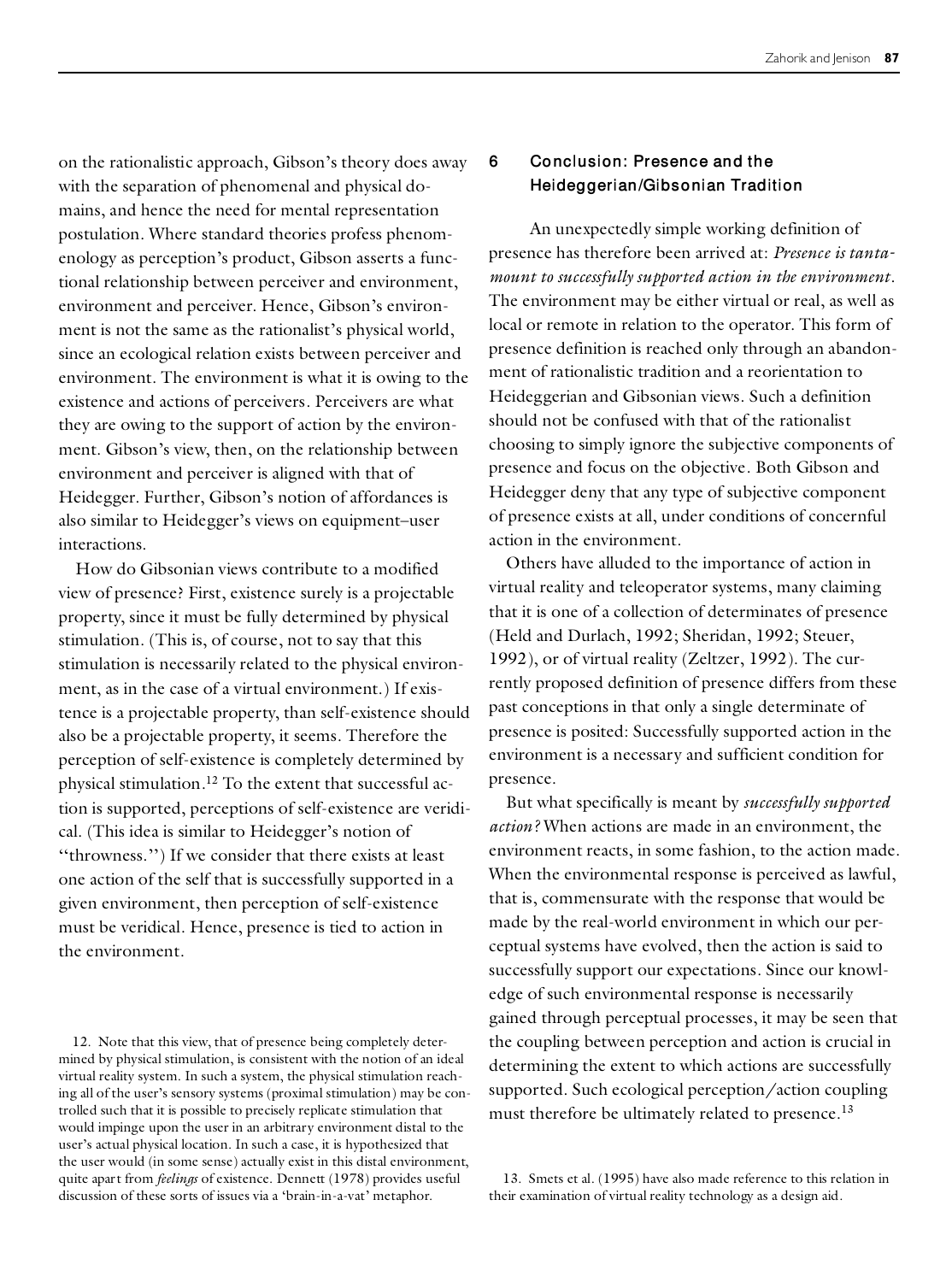The claim that presence is related to perception/action coupling is to some extent vacuous. One is quickly led to ask questions as to the nature of such coupling. It is already well known that severing ecological coupling in one form or another has profound effects on action and task performance (e.g., on the existence of excessive time delay between action and perception). Indeed, Gibson offers a number of candidate invariants of the physical world that the visual system may exploit in the process of perception (for example, optical structure invariance in the face of changing illumination and changing viewer perspective). Preservation of similar invariant structure for the additional sensory modalities seems to be at least a starting point in attempting to characterize natural perception/action coupling. Per haps support of these invariants in a virtual or remote environment might represent a set of minimal conditions for the perception of lawful environmental response to action.

Consider instead the utilization of a virtual reality system itself as a means for perception/action coupling examination. By design, such systems have formalized environmental responses to the actions of the perceiver/ actor. These responses may or may not be perceived as lawful. Therefore, the coupling between perception and action may or may not be considered lawful. It is possible, however, to assess the degree of lawfulness by making comparisons to a real-world situation analogue. Specifically, the dynamics of the actor's actions are com pared between real and virtual environments for the same task. From the similarity between actor dynamics in the two environments, one may infer the similarity of perception/action coupling. High similarity implies perception/action lawfulness in the virtual environment. Given the virtual environment architecture, it is possible to do much more than simply describe the degree of lawfulness in coupling, however. One could, in theory, fine-tune the parameters in the virtual environment for malism so as to maximize the similarity between real world and virtual environment actor dynamics. On achieving this maximization, formalization of lawful perception/action coupling has been achieved via the virtual environment formalism. Hence, the virtual reality

system, when similarity in actor dynamics is maximized between analogous virtual and real environments, serves to formalize ecological perception/action coupling, thereby formalizing presence, given a Heideggerian/ Gibsonian ontology.

Examination of ecological perception/action coupling in this fashion applies a number of key Heideggerian/ Gibsonian concepts. First and foremost, this method is principally concerned with the dynamic interaction between perceiver and environment. It is the normal and lawful interaction with the real-world environment that is considered primary to our way of existing in the world, our ''being-in-the-world.'' These real-world dy namics are therefore the criterion against which virtual (or remote) environment interactions may be judged as lawful, and presence inferred. Things in the environment are not merely sets of discrete, atomistic features. They afford potentials for interaction with perceivers/actors they are ''ready-to-hand.'' Additionally, the utilization of a virtual reality system to monitor these interactions is unobtrusive, and therefore does not interfere with the perceiver/actor's ''throwness'' in the environment. Further, this method does not depend on the subjective thoughts or feelings of the perceiver/actor, nor does it depend on objective measures of task performance. How well a task is completed, or how it feels to do a task is irrelevant. How the task is done, in terms of the dynamics of the perceiver/environment interaction is all that matters. Not only does a metaphysical change to a Heideggerian/Gibsonian orientation offer guidance in the evaluation of presence in virtual or remote environ ments, but the technology utilized for these environ ments potentially provides a means of formalizing generally the nature of our existence in the environment.

#### **Acknowledgments**

The authors wish to thank Dr. Frederic L. Wightman and Dr. James L. Dannemiller for their helpful comments on drafts of this manuscript. Financial support for manuscript preparation was provided by NASA (Cooperative Agreement NCC2-542, E. Wenzel NASA Collaborator), the ONR (N00014-96-1- 0675), and the NIH-NIDCD (DC00116).